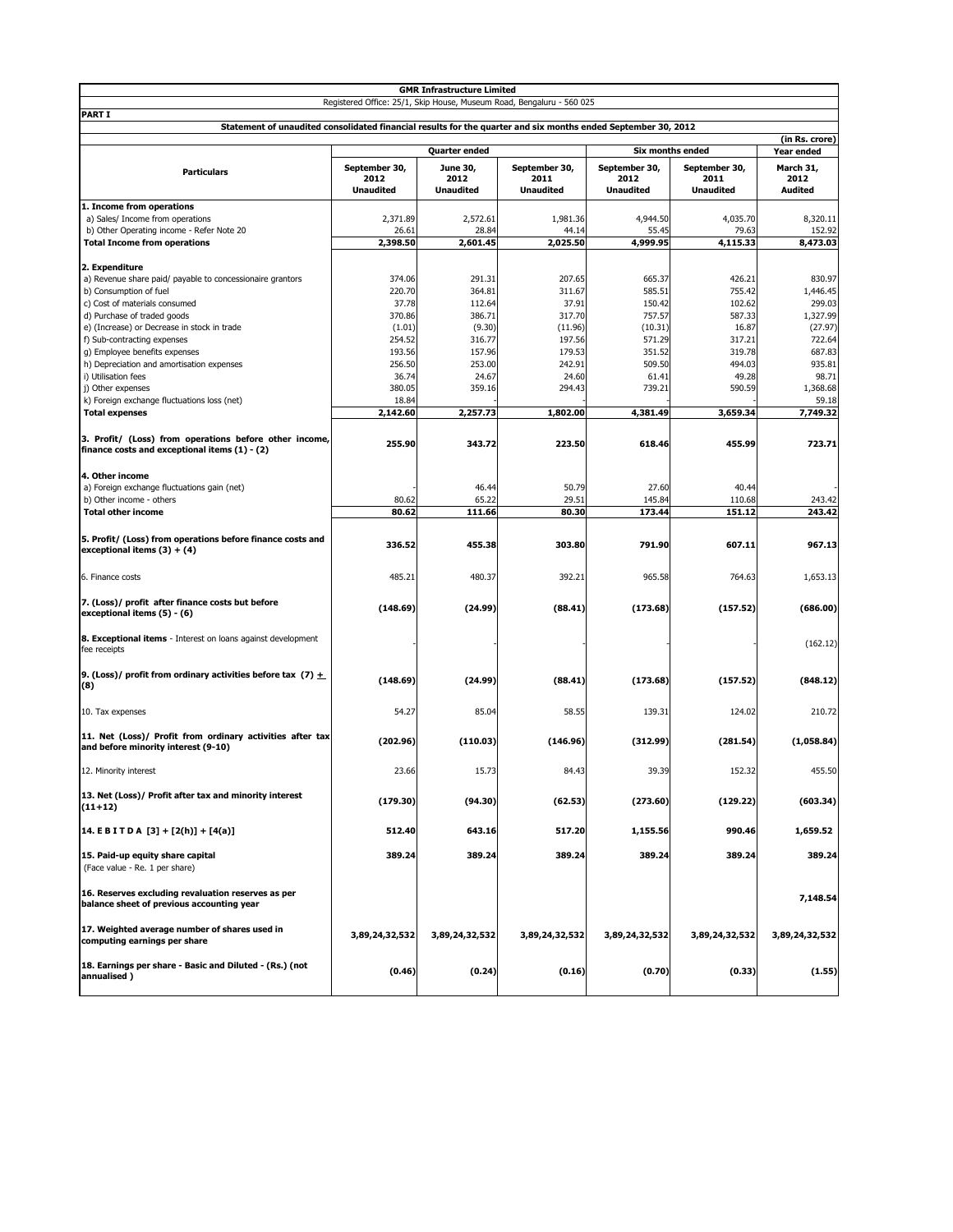| <b>Quarter ended</b><br>June 30,<br>2012<br>1,11,19,90,950<br>28.57%<br>77,74,08,907<br>27.96% | September 30,<br>2011<br>1,11,25,95,950<br>28.58%<br>79,35,55,360 | September 30,<br>2012<br>1,10,48,64,250<br>28.39%<br>79,06,64,991 | <b>Six months ended</b><br>September 30,<br>2011<br>1,11,25,95,950<br>28.58%<br>79,35,55,360 | As at year ended<br>March 31,<br>2012<br>1,11,21,12,950<br>28.57%<br>89,10,30,809 |
|------------------------------------------------------------------------------------------------|-------------------------------------------------------------------|-------------------------------------------------------------------|----------------------------------------------------------------------------------------------|-----------------------------------------------------------------------------------|
|                                                                                                |                                                                   |                                                                   |                                                                                              |                                                                                   |
|                                                                                                |                                                                   |                                                                   |                                                                                              |                                                                                   |
|                                                                                                |                                                                   |                                                                   |                                                                                              |                                                                                   |
|                                                                                                |                                                                   |                                                                   |                                                                                              |                                                                                   |
|                                                                                                |                                                                   |                                                                   |                                                                                              |                                                                                   |
|                                                                                                |                                                                   |                                                                   |                                                                                              |                                                                                   |
|                                                                                                |                                                                   |                                                                   |                                                                                              |                                                                                   |
|                                                                                                |                                                                   |                                                                   |                                                                                              |                                                                                   |
|                                                                                                |                                                                   |                                                                   |                                                                                              |                                                                                   |
|                                                                                                |                                                                   |                                                                   |                                                                                              |                                                                                   |
|                                                                                                | 28.55%                                                            | 28.36%                                                            | 28.55%                                                                                       | 32.05%                                                                            |
| 19.97%                                                                                         | 20.39%                                                            | 20.31%                                                            | 20.39%                                                                                       | 22.89%                                                                            |
|                                                                                                |                                                                   |                                                                   |                                                                                              |                                                                                   |
| 2,00,30,34,925                                                                                 | 1,98,62,83,472                                                    | 1,99,69,05,541                                                    |                                                                                              | 1,88,93,91,023                                                                    |
| 72.04%                                                                                         | 71.45%                                                            | 71.64%                                                            |                                                                                              | 67.95%                                                                            |
| 51.46%                                                                                         | 51.03%                                                            | 51.30%                                                            |                                                                                              | 48.54%                                                                            |
|                                                                                                |                                                                   |                                                                   |                                                                                              | 1,98,62,83,472<br>71.45%<br>51.03%                                                |

| <b>Particulars</b>                             | <b>Quarter ended</b><br>September 30,<br>2012 |
|------------------------------------------------|-----------------------------------------------|
| <b>B. INVESTOR COMPLAINTS</b>                  |                                               |
| Pending at the beginning of the quarter        |                                               |
| Received during the quarter                    | 38                                            |
| Disposed of during the quarter                 | 38                                            |
| Remaining unresolved at the end of the quarter | -                                             |

| <b>GMR Infrastructure Limited</b>                                                                                                                           |                                           |                                      |                                           |                                           |                                           |                                     |  |
|-------------------------------------------------------------------------------------------------------------------------------------------------------------|-------------------------------------------|--------------------------------------|-------------------------------------------|-------------------------------------------|-------------------------------------------|-------------------------------------|--|
| Report on Consolidated Segment Revenue, Results and Capital Employed<br><b>Particulars</b><br><b>Six months ended</b><br>Year ended<br><b>Quarter ended</b> |                                           |                                      |                                           |                                           |                                           |                                     |  |
|                                                                                                                                                             | September 30,<br>2012<br><b>Unaudited</b> | June 30,<br>2012<br><b>Unaudited</b> | September 30,<br>2011<br><b>Unaudited</b> | September 30,<br>2012<br><b>Unaudited</b> | September 30,<br>2011<br><b>Unaudited</b> | March 31,<br>2012<br><b>Audited</b> |  |
| 1. Segment Revenue                                                                                                                                          |                                           |                                      |                                           |                                           |                                           |                                     |  |
| a) Airports                                                                                                                                                 | 1,469.06                                  | 1,323.31                             | 1,076.25                                  | 2,792.37                                  | 2,137.73                                  | 4,405.38                            |  |
| b) Power                                                                                                                                                    | 644.99                                    | 746.28                               | 548.72                                    | 1,391.27                                  | 1,243.98                                  | 2,374.99                            |  |
| c) Roads                                                                                                                                                    | 106.46                                    | 105.10                               | 100.21                                    | 211.56                                    | 200.48                                    | 405.64                              |  |
| d) EPC                                                                                                                                                      | 373.74                                    | 489.25                               | 290.27                                    | 862.99                                    | 498.68                                    | 1,234.56                            |  |
| e) Others                                                                                                                                                   | 142.92                                    | 136.17                               | 156.96                                    | 279.09                                    | 278.54                                    | 577.02                              |  |
|                                                                                                                                                             | 2,737.17                                  | 2,800.11                             | 2.172.41                                  | 5,537.28                                  | 4,359.41                                  | 8,997.59                            |  |
| Less: Inter Segment                                                                                                                                         | 338.67                                    | 198.66                               | 146.91                                    | 537.33                                    | 244.08                                    | 524.56                              |  |
| Segment revenue from operations                                                                                                                             | 2,398.50                                  | 2,601.45                             | 2,025.50                                  | 4,999.95                                  | 4,115.33                                  | 8,473.03                            |  |
| 2. Segment Results                                                                                                                                          |                                           |                                      |                                           |                                           |                                           |                                     |  |
| a) Airports                                                                                                                                                 | 215.45                                    | 204.84                               | 86.93                                     | 420.29                                    | 173.88                                    | 253.69                              |  |
| b) Power                                                                                                                                                    | (17.95)                                   | 75.56                                | 76.82                                     | 57.61                                     | 174.13                                    | 96.11                               |  |
| c) Roads                                                                                                                                                    | 57.35                                     | 53.23                                | 56.51                                     | 110.58                                    | 107.61                                    | 269.47                              |  |
| d) EPC                                                                                                                                                      | 12.05                                     | 38.75                                | 19.26                                     | 50.80                                     | 31.67                                     | 20.09                               |  |
| e) Others                                                                                                                                                   | 70.25                                     | 93.46                                | 113.57                                    | 163.71                                    | 160.22                                    | 309.60                              |  |
|                                                                                                                                                             | 337.15                                    | 465.84                               | 353.09                                    | 802.99                                    | 647.51                                    | 948.96                              |  |
| Less: Inter Segment                                                                                                                                         | 53.78                                     | 38.60                                | 49.95                                     | 92.38                                     | 83.56                                     | 100.26                              |  |
| <b>Net Segment Results</b>                                                                                                                                  | 283.37                                    | 427.24                               | 303.14                                    | 710.61                                    | 563.95                                    | 848.70                              |  |
| Less: Finance costs (net)                                                                                                                                   | 432.06                                    | 452.23                               | 391.55                                    | 884.29                                    | 721.47                                    | 1,534.70                            |  |
| Less: Exceptional item - Interest on loans against development fee<br>receipts                                                                              |                                           |                                      |                                           |                                           |                                           | 162.12                              |  |
| (Loss)/ Profit before tax                                                                                                                                   | (148.69)                                  | (24.99)                              | (88.41)                                   | (173.68)                                  | (157.52)                                  | (848.12)                            |  |
| 3. Capital employed<br>(Segment Assets - Segment Liabilities)                                                                                               |                                           |                                      |                                           |                                           |                                           |                                     |  |
| a) Airports                                                                                                                                                 | 16,269.31                                 | 17,001.31                            | 16,432.27                                 | 16,269.31                                 | 16,432.27                                 | 16,152.06                           |  |
| b) Power                                                                                                                                                    | 24,519.85                                 | 23,046.45                            | 10,753.50                                 | 24,519.85                                 | 10,753.50                                 | 20,465.98                           |  |
| c) Roads                                                                                                                                                    | 6,517.27                                  | 6,198.26                             | 4,961.21                                  | 6,517.27                                  | 4,961.21                                  | 5,863.36                            |  |
| d) EPC                                                                                                                                                      | 281.40                                    | 282.04                               | 149.32                                    | 281.40                                    | 149.32                                    | 255.56                              |  |
| e) Others                                                                                                                                                   | 11,330.00                                 | 11,432.79                            | 10,140.00                                 | 11,330.00                                 | 10,140.00                                 | 10,298.69                           |  |
|                                                                                                                                                             | 58,917.83                                 | 57,960.85                            | 42,436.30                                 | 58,917.83                                 | 42,436.30                                 | 53,035.65                           |  |
| Less: Inter Segment                                                                                                                                         | 4,649.50                                  | 4,556.72                             | 4,477.35                                  | 4,649.50                                  | 4,477.35                                  | 4,517.63                            |  |
| Unallocated Assets / (Liabilities)                                                                                                                          | (43, 354.43)                              | (42,098.94)                          | (26,081.91)                               | (43, 354.43)                              | (26,081.91)                               | (37, 208.39)                        |  |
| <b>Total</b>                                                                                                                                                | 10,913.90                                 | 11,305.19                            | 11,877.04                                 | 10,913.90                                 | 11,877.04                                 | 11,309.63                           |  |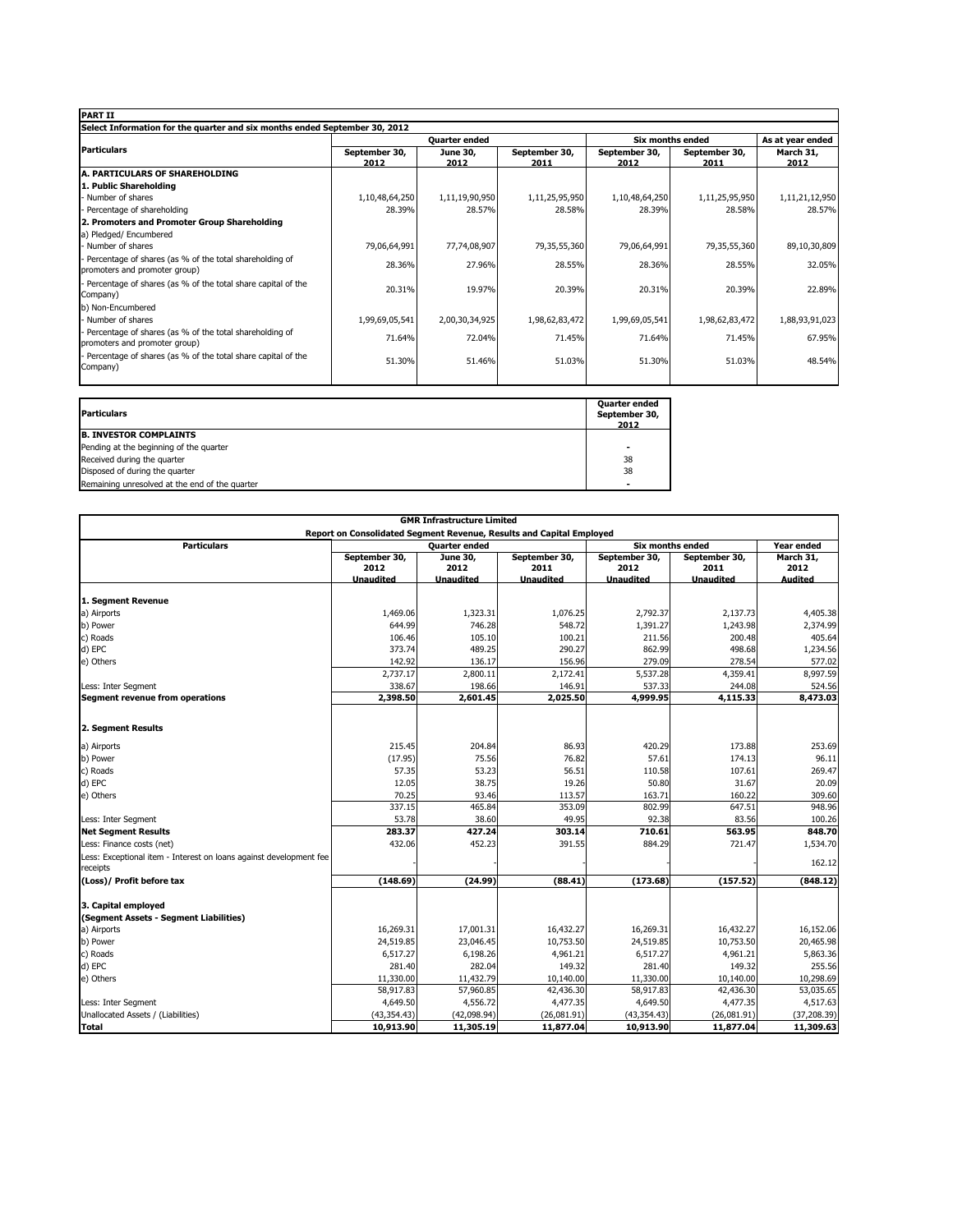## **Notes to the unaudited consolidated financial results:**

## **1. Consolidated Statement of Assets and Liabilities**

|                                                  | As at                     | As at          |
|--------------------------------------------------|---------------------------|----------------|
|                                                  | <b>September 30, 2012</b> | March 31, 2012 |
| <b>PARTICULARS</b>                               |                           |                |
|                                                  | (in Rs. crore)            | (in Rs. crore) |
|                                                  | <b>Unaudited</b>          | hetihuA        |
| <b>Equity and Liabilities</b>                    |                           |                |
| <b>Shareholders' funds</b>                       |                           |                |
|                                                  | 389.24                    | 389.24         |
| Share capital                                    | 6,791.15                  | 7,148.54       |
| Reserves and surplus                             |                           |                |
|                                                  | 7,180.39                  | 7,537.78       |
| Preference shares issued by subsidiary companies | 1,980.13                  | 1,980.13       |
| Minority interest                                | 1,753.38                  | 1,791.72       |
| <b>Non-current liabilities</b>                   |                           |                |
| Long-term borrowings                             | 30,588.41                 | 25,366.70      |
| Deferred tax liability (net)                     | 42.67                     | 37.66          |
| Trade pavables                                   | 17.03                     | 11.67          |
| Other long term liabilities                      | 2,301.23                  | 2,526.52       |
| Long term provisions                             | 143.64                    | 149.08         |
|                                                  | 33,092.98                 | 28,091.63      |
| <b>Current liabilities</b>                       |                           |                |
| Short-term borrowings                            | 8,140.55                  | 7,315.57       |
| Trade payables                                   | 1,119.73                  | 1,236.71       |
| Other current liabilities                        | 8,885.10                  | 8,092.44       |
| Short-term provisions                            | 276.31                    | 182.22         |
|                                                  | 18,421.69                 | 16,826.94      |
| <b>TOTAL</b>                                     | 62,428.57                 | 56,228.20      |
| <b>Assets</b>                                    |                           |                |
| <b>Non-current Assets</b>                        |                           |                |
| Fixed assets                                     | 45,014.84                 | 38,849.17      |
| Goodwill on consolidation                        | 3,236.26                  | 3,174.50       |
| Non-current investments                          | 105.91                    | 149.36         |
| Deferred tax asset (net)                         | 102.05                    | 135.89         |
| Long term loans and advances                     | 3,750.23                  | 3,204.46       |
| Trade receivables                                | 165.99                    | 133.65         |
| Other non-current assets                         | 1,771.36                  | 1.581.63       |
|                                                  | 54,146.64                 | 47,228.66      |
| <b>Current Assets</b>                            |                           |                |
| Current investments                              | 904.44                    | 572.24         |
| Inventories                                      | 324.11                    | 259.45         |
| Trade receivables                                | 1,560.42                  | 1,703.70       |
| Cash, cash equivalents and other bank balances   | 3,197.45                  | 4,256.14       |
| Short-term loans and advances                    | 924.26                    | 987.68         |
| Other current assets                             | 1,371.25                  | 1,220.33       |
|                                                  | 8,281.93                  | 8,999.54       |
|                                                  |                           | 56,228.20      |
| <b>TOTAL</b>                                     | 62,428.57                 |                |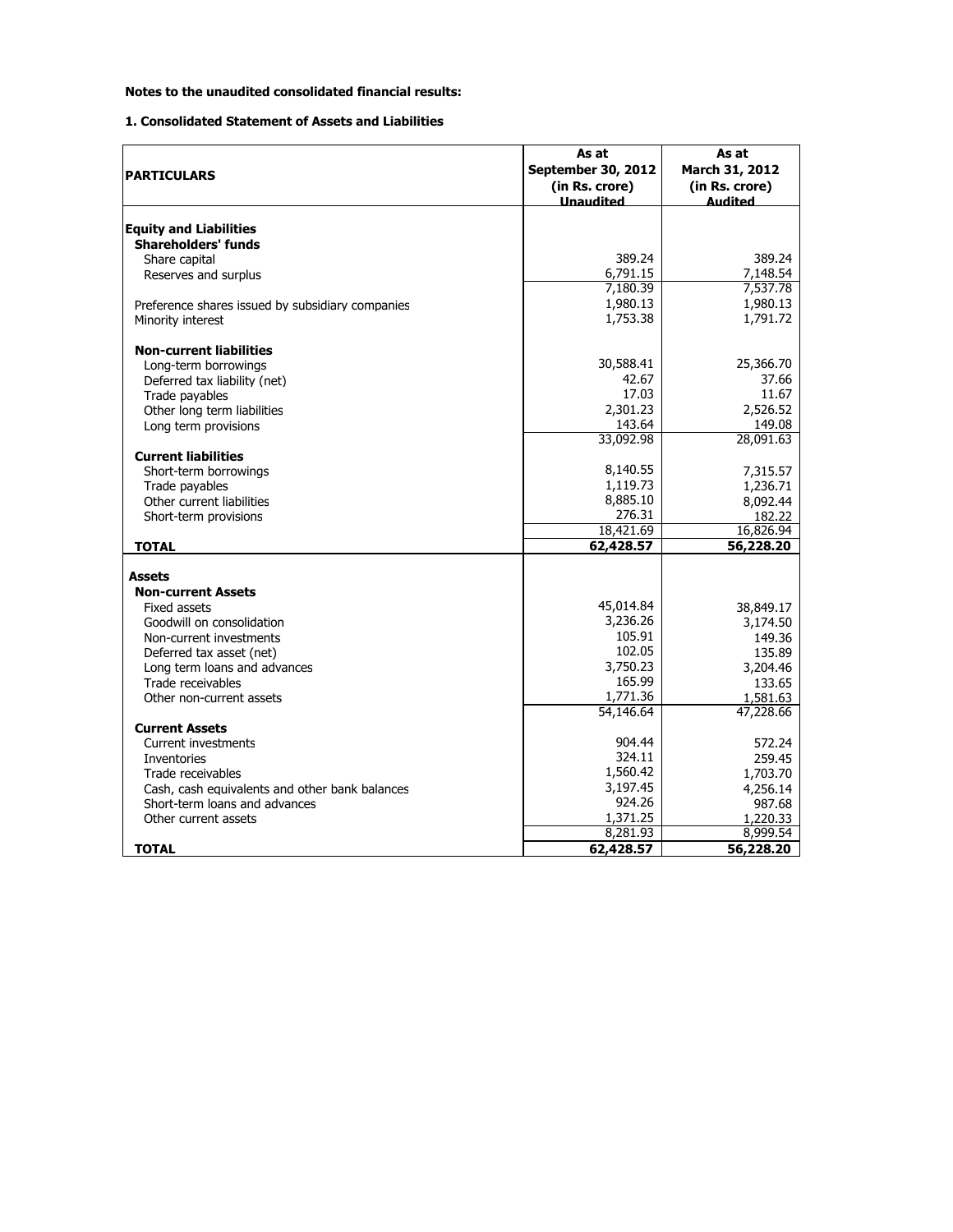### **2. Consolidation and Segment Reporting**

- a. GMR Infrastructure Limited ("the Company") carries on its business through various subsidiaries and joint ventures (hereinafter referred to as "the Group"), being special purpose vehicles exclusively formed to build and operate various infrastructure projects. The consolidated results have been prepared in accordance with the principles and procedures as set out in the Accounting Standard (AS) - 21 on 'Consolidated Financial Statements and AS – 27 on 'Financial Reporting of Interests in Joint Venture', notified pursuant to the Companies (Accounting Standards) Rules, 2006 (as amended).
- b. The segment reporting of the Company and its Group has been prepared in accordance with AS 17 on Segment Reporting notified pursuant to the Companies (Accounting Standard) Rules, 2006 (as amended).

| <b>Segment</b>  | <b>Description of Activity</b>                                         |
|-----------------|------------------------------------------------------------------------|
| <b>Airports</b> | Development and operation of airports                                  |
| Power           | Generation of power, mining and exploration and provision of related   |
|                 | services                                                               |
| <b>Roads</b>    | Development and operation of roadways                                  |
| <b>EPC</b>      | Handling of engineering, procurement and construction solutions in the |
|                 | infrastructure sector                                                  |
| <b>Others</b>   | Urban infrastructure and other residual activities                     |

The business segments of the Group comprise of the following:

- c. Investors can view the standalone results of the Company on the Company's website www.gmrgroup.in or on the websites of BSE (www.bseindia.com) or NSE (www.nse-india.com).
- 3. As at September 30, 2012, the power segment companies have receivables (including unbilled revenue) from Tamil Nadu Electricity Board ('TNEB') and TANGENDCO Limited ('TANGENDCO') aggregating to Rs. 782.02 crore. Based on internal assessment and various discussions that the Group had with TNEB and TANGENDCO, the management is confident of recovery of such receivables.
- 4. Delhi International Airport Private Limited ('DIAL'), a subsidiary of the Company, has incurred a net loss of Rs. 41.16 crore during the quarter ended September 30, 2012 and has accumulated losses of Rs. 1,625.19 crore resulting in substantial erosion of net worth as at the quarter end. Airport Economic Regulatory Authority ('AERA') vide its powers conferred by section 13(1) (a) of AERA Act, 2008 passed an Aeronautical tariff hike order No.03/2012-13 on April 24, 2012. The aforesaid order increased the Aeronautical tariffs to be levied at Delhi airport for the fourth and fifth tariff year (i.e. 2012-13 and 2013-2014) of the first five year control period (i.e. 2009-10 to 2013-14) which is effective from May 15, 2012 and April 1, 2013 respectively. AERA has also approved the rates of UDF in terms of the provisions of section 13(1)(b) of the AERA Act, 2008 read with Rule 89 of the Aircraft rules 1937.

Based on the order received and DIAL's business plan, the management is confident that DIAL will be able to generate sufficient profits in future years and would meet its financial obligations as they arise.

5. The Company along with its subsidiary have made an investment of Rs. 377.28 crore (including loans of Rs. 71.26 crore and investment in equity shares of Rs. 306.02 crore) in its joint venture Istanbul Sabiha Gokcen Uluslararasi Havalimani Yatirim Yapim Ve Isletme Anonim Sirketi (ISG) as at September 30, 2012. The Group's share of ISG's accumulated losses / negative reserves amounts to Rs. 352.96 crore, thereby resulting in substantial erosion of net worth as at September 30, 2012. Based on ISG's business plan, the management of the Company is confident that ISG will be able to generate sufficient profits in future years and would meet its financial obligations as they arise.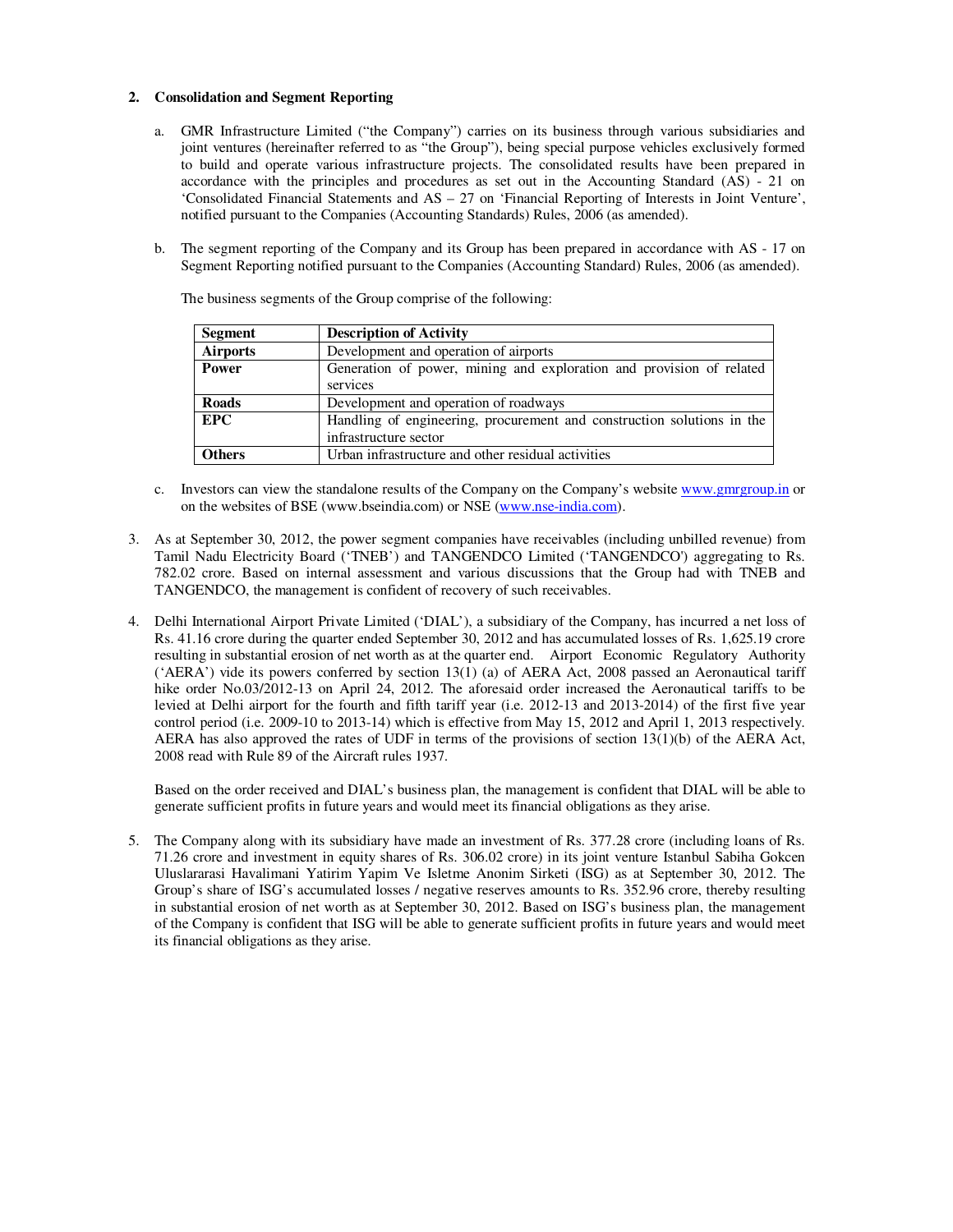- 6. The Group has an investment of Rs. 315.63 crore (including loans of Rs. 99.04 crore and investment in equity / preference shares of Rs. 216.59 crore made by the Company and its subsidiaries) in GMR Ambala Chandigarh Expressways Private Limited ('GACEPL'), a subsidiary of the Company. GACEPL has been incurring losses since the commencement of commercial operations. The management of the Group believes that these losses are primarily attributable to the loss of revenue arising as a result of diversion of partial traffic on parallel roads. Based on an internal assessment and a legal opinion, the management of the Group is confident that it will be able to claim compensation from relevant authorities for the loss it has suffered due to such diversion of traffic and accordingly, the management is of the view that the carrying value of net assets of Rs. 223.32 crore (after providing for losses till date of Rs. 92.31 crore) as regards investment in GACEPL as at September 30, 2012 is appropriate. The statutory auditors of the Company have drawn an Emphasis of Matter in their Limited Review report in this regard.
- 7. DIAL entered into contracts with various vendors in connection with construction of Terminal 3 and its related assets. Terminal 3 has been completed and capitalised by DIAL during the year ended March 31, 2011. In view of the significant size of the contracts and other complexities, DIAL is in the process of reconciling the balances with the aforesaid vendors and as such, has capitalised the said cost on the basis of its best estimate. The management believes that differences, if any, arising out of such reconciliation, will not be material to the consolidated financial results. The statutory auditors of the Company have drawn an Emphasis of Matter in their Limited Review report in this regard.
- 8. As per the terms of the agreement dated June 28, 2010 entered into with Maldives Airport Company Limited ('MACL') and Republic of Maldives, GMR Male International Airport Limited (GMIAL) was granted an exclusive right to collect, retain and appropriate Airport Development Charges ('ADC') amounting to USD 27 (including insurance charge of USD 2) per international passenger from January 1, 2012. Maldivian civil court in its judgment dated December 8, 2011 disallowed the levy of ADC. Pursuant to the judgment of Maldivian civil court , GMIAL issued a letter dated December 26, 2011 to MACL and Ministry of Finance & Treasury (MoFT), Male, seeking relief and proposed to adjust the short fall due to non collection of ADC against future variable annual concession fees payable as per the terms of the concession agreement. MACL and MoFT, vide letter dated January 5, 2012, accorded its consent and authorized GMIAL to set off / adjust the actual loss suffered by GMIAL against variable annual concession fees. However subsequent to the year ended March 31, 2012, MACL and MoFT retracted its earlier letter dated January 5, 2012 and communicated their disagreement to any setoff / adjustment against the variable fees.

GMIAL, basis consent received earlier from MACL and MoFT, has paid the variable concession fees after adjusting ADC. MACL vide letter dated May 13, 2012 requested GMIAL to refund the adjusted amount without any further delay.

Further, Maldives Civil Aviation Authority ('MCAA') vide its letter dated July 3, 2012 instructed GMIAL to stop construction work at the new terminal, pending necessary approvals.

The matter is currently under arbitration in the High Court of the Republic of Singapore. Pending resolution of the dispute, based on an internal assessment and a legal opinion obtained by GMIAL, the management of the Group is confident that GMIAL is entitled to recover / adjust ADC from the variable concession fees and is confident of the recovery / adjustment of ADC amounting to USD 1.90 crore accrued since January 1, 2012.

9. GMR Power Corporation Limited ('GPCL'), a subsidiary of the Company, approached Tamil Nadu Electricity Regulatory Commission (TNERC) to resolve the claims / counterclaims arising out of the Power Purchase Agreement ('PPA') and Land Lease Agreement (LLA) in respect of the dues recoverable from TNEB on account of sale of energy including reimbursement towards interest on working capital, Minimum Alternate Tax (MAT), rebate, start/ stop charges and payment of land lease rentals to TNEB. GPCL had received a favourable Order from TNERC on April 16, 2010 and in pursuance of the Order, GPCL had filed its claim on April 30, 2010 amounting to Rs. 481.68 crore and recognised Rs. 79.55 crore as income in the books of account.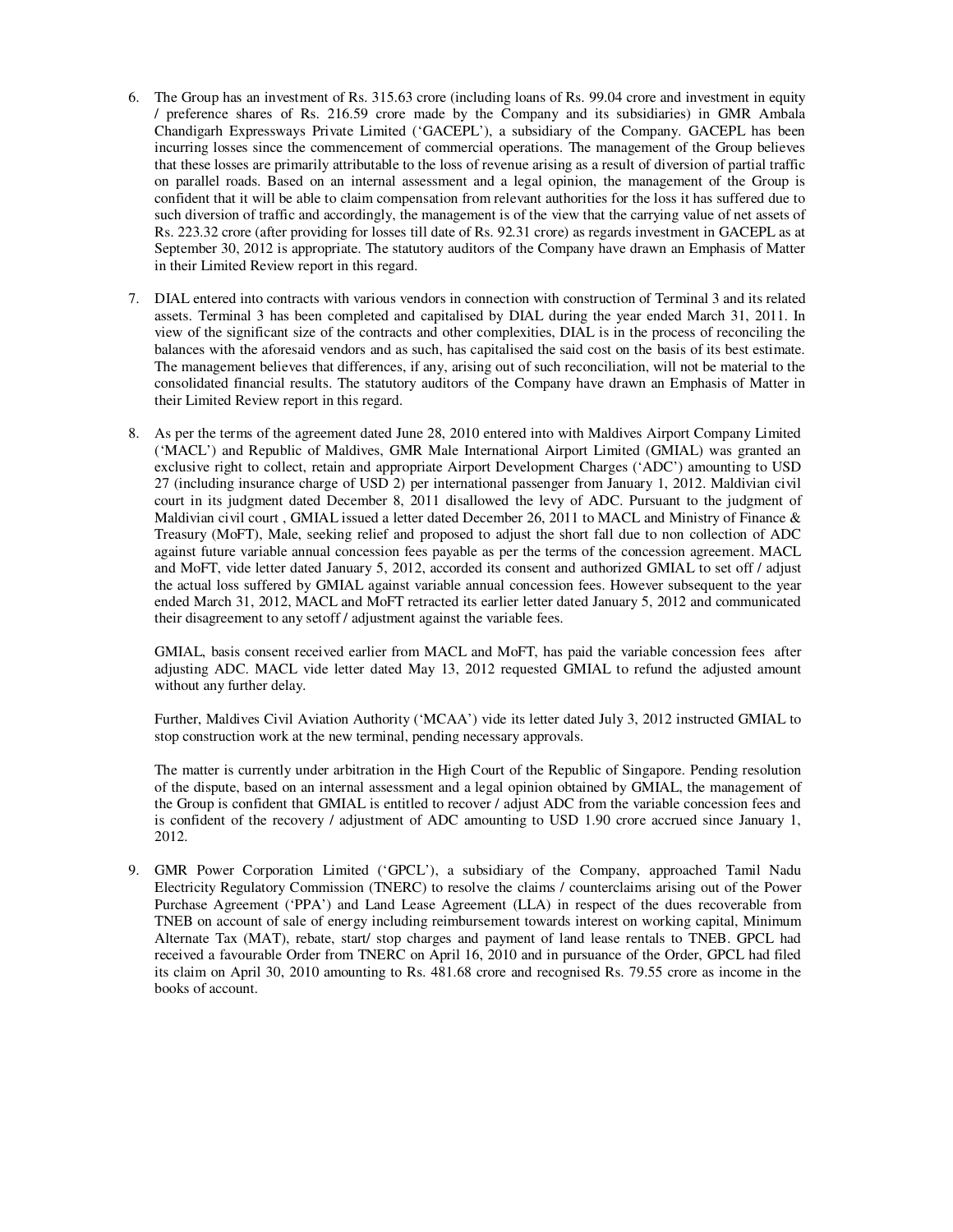TNEB filed a petition against TNERC Order in Appellate Tribunal for Electricity (APTEL). In terms of an interim Order on November 19, 2010 from APTEL, TNEB deposited Rs. 537.00 crore including interest on delayed payment of the claim amount. APTEL vide its Order dated February 28, 2012, upheld the claim of GPCL and further directed GPCL to verify and pay counter claims of TNEB in respect of the benefits earned if any, by GPCL with regard to the delayed payment towards fuel supply that are not as per the terms of the Fuel Supply Agreement (FSA). GPCL has appealed to the Honorable Supreme Court in Civil Appeals seeking certain interim relief with respect to the benefits pointed out by APTEL on credit period of Fuel Supplies in terms of the FSA.

In accordance with the Group's accounting policy, pending acceptance of claims by TNEB and pending adjudication of petition before the Honorable Supreme Court, the Group has not recognised the balance claim in the books of account.

In accordance with above, the amount received towards the above mentioned claims after the date of Order is being disclosed as advance from customer in the books of account. Further, GPCL has been legally advised that in view of the appeal filed by TNEB against the Order of APTEL in Honorable Supreme Court, the entire matter is now subjudice and has not attained the finality. The statutory auditors of the Company have drawn an Emphasis of Matter in their Limited Review report in this regard.

- 10. a. The Group is engaged in the business of generation and sale of electrical energy from its two gas based power plants of 220MW and 387.63MW situated at Kakinada and Vemagiri respectively. Further, the Group has investments in a subsidiary which is constructing a gas based power plant. In view of lower supplies/ availability of natural gas to the power generating companies in India, the Group is facing shortage of natural gas supply and delays in securing gas linkages. The Group is actively pursuing / making representations with various government authorities to secure the natural gas linkage / supply as the natural gas supplies from KG D6 basin have dropped significantly from September 2011 onwards. The Group, for its 768 MW gas based power plant, which is under construction at Rajahmundry, has applied for allocation of gas and Ministry of Power and Natural Gas (MoPNG) is yet to allocate the gas linkage. The Group has approached the lenders for reschedulement of Commercial Operation Date ('COD') of the plant under construction and repayment of project loans which has been approved by the Lead Banker to the consortium of lenders and the management is confident of obtaining the approvals from the other members of the consortium. The Group and the Association of Power Producers are closely monitoring the macro situation and are evaluating various approaches / alternatives to deal with the situation and the management of the Group is confident that the Government of India would take necessary steps / initiatives in this regard to improve the situation regarding availability of natural gas in the foreseeable future. The statutory auditors of the Company have drawn an Emphasis of Matter in their Limited Review report in this regard.
	- b. In respect of plant under construction at Rajamundry, pending securing supply of requisite natural gas, the Group has put on hold the active construction work of the plant. The management of the Group believes that the indirect expenditure attributable to the construction of the project and borrowing costs incurred during the period of uncertainty around securing gas supplies qualifies for capitalisation under paragraphs 9.3 and 9.4 of AS -10 and paragraphs 18 and 19 of AS -16. The subsidiary company setting up the plant has approached the Ministry of Corporate Affairs seeking clarification / relaxation on applicability of the aforementioned paragraphs to the gas availability situation referred in 11(a) above. The management of the Group is confident of obtaining necessary clarification / relaxation allowing such capitalisation. Pending receipt of requisite clarification / relaxation, the Group has capitalised aforesaid expenses amounting to Rs. 88.77 crore during the quarter ended September 30, 2012, towards cost of the plant under construction. The statutory auditors of the Company have modified their Limited Review report in this regard.
- 11. The cost of investment in Homeland Energy Group Limited ('HEGL'), a subsidiary as at September 30, 2012 amounting to Rs. 364.52 crore (including an unsecured loan of Rs. 196.58 crore) substantially exceeds the net worth/ market value of shares in HEGL. The management of the Group is of the view that such shortfall in the net worth/ decline in market value of shares in HEGL is purely temporary in nature and the mines owned by HEGL have significant reserves and value potential which reflect intrinsic value in excess of carrying value of investments and loan in HEGL and accordingly, the management of the Group is of the view that the carrying value of net assets of Rs. 260.92 crore after providing for losses till June 30, 2012, (considering that HEGL along with the subsidiaries and joint ventures are consolidated on a three months lag) as regards investment in HEGL as at September 30, 2012 is appropriate.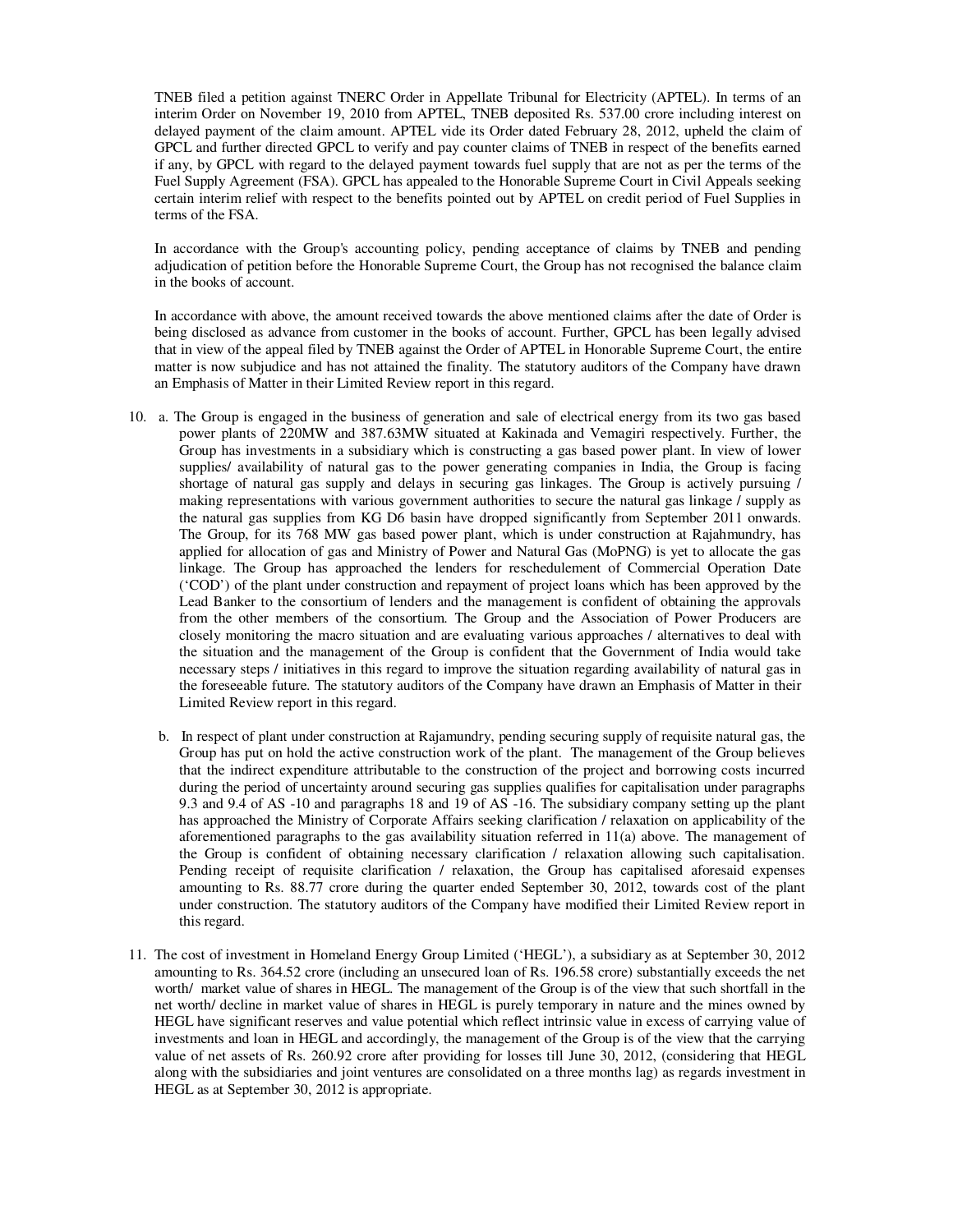- 12. As at September 30, 2012, DIAL and GMR Hyderabad International Airport Limited ('GHIAL') have receivables from Air India aggregating to Rs. 129.59 crore. Considering the delays in realisation of the dues from Air India and the uncertainty involved over the timing of the ultimate collection, the domestic airport companies, as a measure of prudence, have decided to recognize the revenue from Air India when such uncertainty is removed as required by para 9.2 of AS - 9, 'Revenue Recognition'. However, based on an internal assessment and various discussions that the Group had with Air India and other Government authorities, the management is confident of recovery of such receivables and hence no adjustments have been made to the consolidated financial results for the quarter ended September 30, 2012. The statutory auditors of the Company have drawn an Emphasis of Matter in their Limited Review report in this regard.
- 13. Kakinada SEZ Private Limited (KSPL), a subsidiary of the Company is undertaking development of a port based multi-product SEZ at Kakinada. The approvals from the Ministry of Commerce & Industry for the SEZ development were valid till June 26, 2012. Pending completion of the development of the SEZ, KSPL has applied for extension of the validity period which is pending approval from the Board of Approval of the Ministry of Commerce & Industry. The management is confident of obtaining the necessary approvals in the foreseeable future and continues with the active development of the SEZ. The statutory auditors of the Company have drawn an Emphasis of Matter in their Limited Review Report in this regard.
- 14. As at September 30, 2012, GMR Hotels and Resorts Limited (GHRL), a subsidiary of GHIAL, has accumulated losses of Rs. 72.87 crore, which has resulted in a substantial erosion of GHRL's net worth. The management of the Group expects that there will be significant increase in the operations of GHRL that will lead to improved cash flows and long term sustainability. GHIAL has undertaken to provide such financial support as necessary, to enable GHRL to meet the operational requirements as they arise and to meet its liabilities as and when they fall due.
- 15. The Comptroller and Auditor General of India (CAG) has conducted the performance audit of Public Private Partnership (PPP) project of Airport Authority of India ('AAI') at Delhi airport, which is operated by DIAL, for the period 2006 to 2012. CAG has presented its report before the Rajya Sabha on August 17, 2012 wherein they have made certain observations on DIAL. The management of the Group is of the opinion that the observations in the CAG report do not have any financial impact on the consolidated financial results of the Group for the quarter ended September 30, 2012..
- 16. A search under Section 132 of the Income Tax Act, 1961 was carried out at the premises of the Company and certain entities of the Group by the Income Tax Authorities on October 11, 2012, to check the compliance with the provisions of the Income Tax Act, 1961. The Group has not received any show cause notice/ demand from the Income Tax Authorities. The management of the Group believes that it has complied with all the applicable provisions of the Income Tax Act, 1961 with respect to its operations.
- 17. In view of the clarification issued by the Ministry of Corporate Affairs (MCA) through General Circular No. 25/2012 dated August 09, 2012 with regard to paragraph 46A of Notification No. GSR . 914(E) dated December 29, 2011 on AS -11, the Group has capitalized the exchange difference of Rs. 22.21 crore which was charged off to the Statement of profit and loss in the financial year 2011 - 12 and the finance costs for the current period are shown net off such adjustment.
- 18. As at September 30, 2012, GHIAL has receivables from Kingfisher Airlines Limited aggregating to Rs. 16.64 crore. The management of the Group is of the view that the receivables are fully recoverable and GHIAL has taken necessary steps to recover these amounts. As such, no adjustments have been made in the consolidated financial results for the quarter ended September 30, 2012. The statutory Auditors of the Company have drawn an Emphasis of Matter in their Limited Review report in this regard.

|                                 |               | (III RS. CIOIE) |           |                 |            |           |
|---------------------------------|---------------|-----------------|-----------|-----------------|------------|-----------|
|                                 | Ouarter ended |                 |           | Half year ended | Year ended |           |
|                                 | September     | June 30,        | September | September       | September  | March 31, |
|                                 | 30, 2012      | 2012            | 30, 2011  | 30, 2012        | 30, 2011   | 2012      |
|                                 | Unaudited     | Unaudited       | Unaudited | Unaudited       | Unaudited  | Audited   |
| (a) Revenue from operations     | 342.47        | 487.18          | 348.25    | 829.65          | 615.05     | 1,381.87  |
| (b) Profit $/(Loss)$ before tax | (25.14)       | 29.03           | 62.80     | 3.89            | 94.49      | 140.85    |
| (c) Profit / $(Loss)$ after tax | (23.48)       | 18.01           | 58.36     | (5.47)          | 82.85      | 120.30    |

 $(1, 0, 0, 0)$ 

19. Information pertaining to the Company on a standalone basis: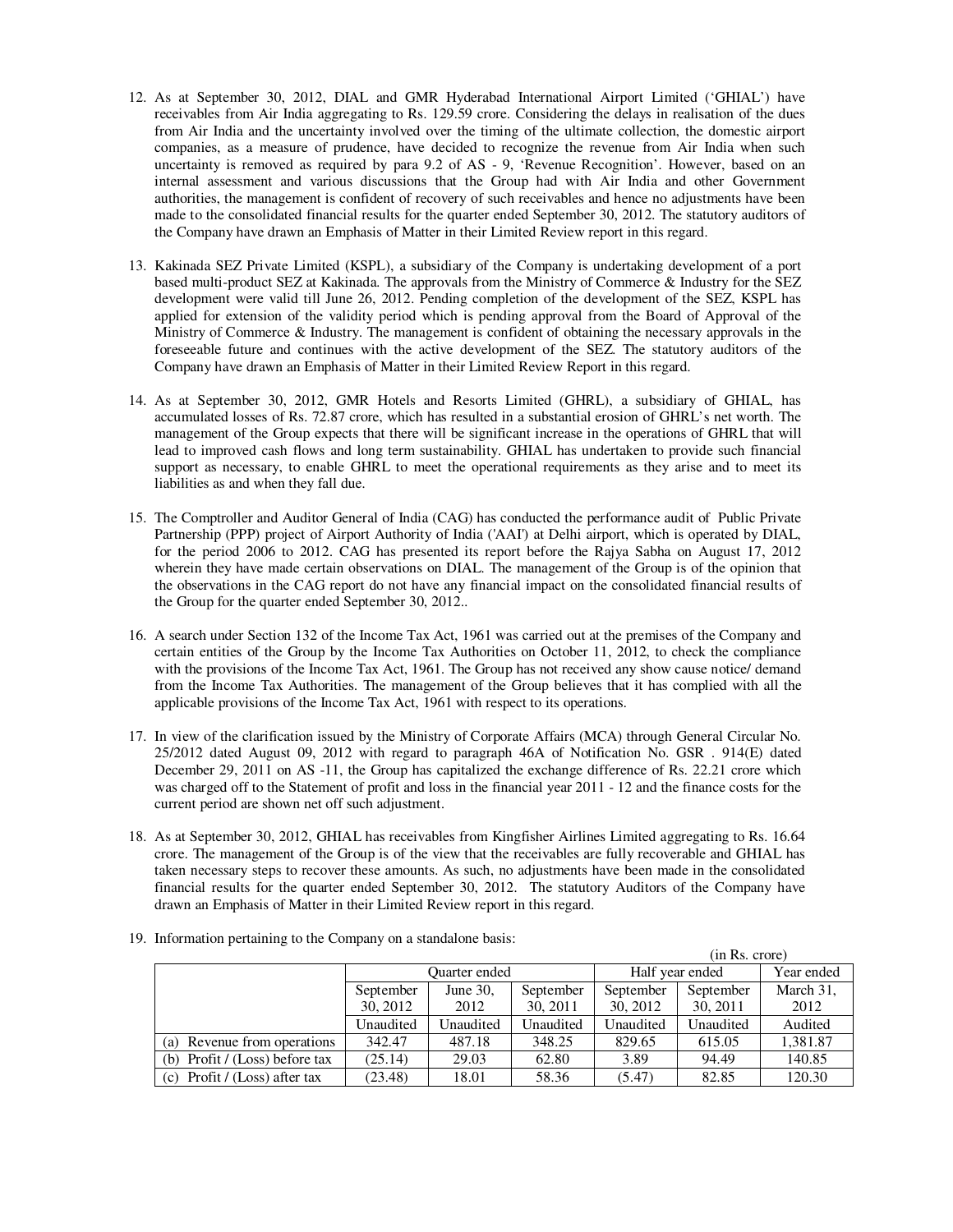- 20. Other operating income comprises of:
	- interest income, dividend income and profit on sale of current investments for companies which undertake investment activities; and
	- other operating income for other companies.
- 21. The consolidated financial results of the Group for the quarter ended September 30, 2012 have been reviewed by the Audit Committee in their meeting on November 8, 2012 and approved by the Board of Directors in their meeting on November 12, 2012.
- 22. The Statutory Auditors of the Company have carried out the Limited Review of the above consolidated financial results of the Group for the quarter ended September 30, 2012. The auditors have also carried out the Limited Review of the standalone results of the Company for quarter ended on that date published on the Company's website and furnished to the stock exchanges.
- 23. Pursuant to Notification No. 447(E) dated February 28, 2011 and Notification No. 653(E) dated March 30, 2011 issued by MCA and Notification No. CIR/CFD/D IL/4/2012 dated April 16, 2012, by Securities and Exchange Board of India, the Company has prepared its consolidated financial statements/ results as per revised Schedule VI to the Companies Act, 1956. Accordingly, the previous period figures have been regrouped / rearranged, wherever required to align the consolidated financial statements / results to the revised format.

For GMR Infrastructure Limited

Bengaluru B.V.N Rao<br>November 12, 2012 Managing L

Sd/- Managing Director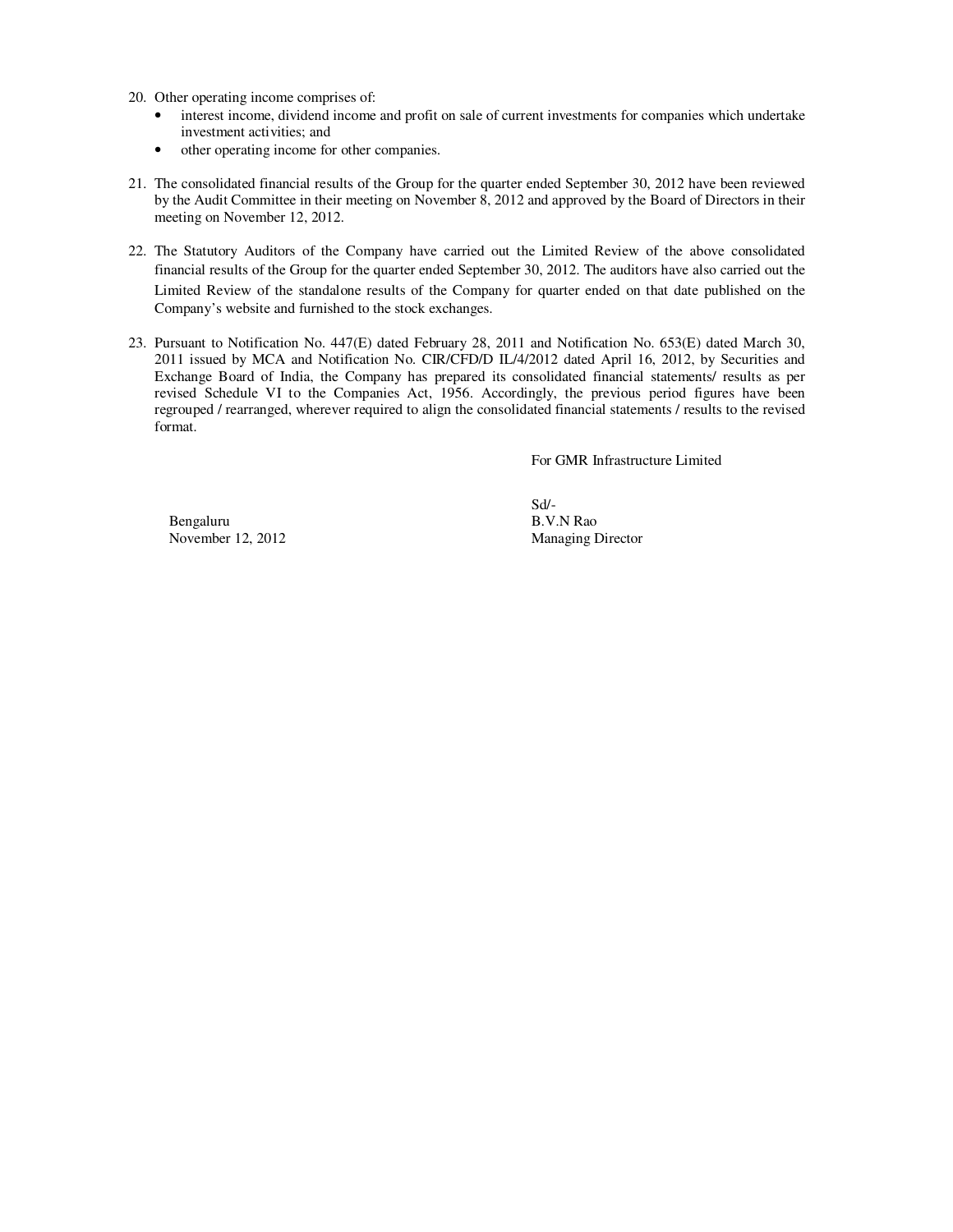

12th & 13th Floor "UB City" Canberra Block No.24. Vittal Mallya Road Bengaluru-560 001, India Tel: +91 80 4027 5000 Fax: +91 80 2210 6000

#### **Limited Review Report**

#### **Review Report to** The Board of Directors of GMR Infrastructure Limited

- We have reviewed the statement of unaudited consolidated financial results of GMR Infrastructure Limited  $\mathbf{1}$ . ('the Company'), its subsidiaries and jointly controlled entities (together, 'the Group' and individually as "components"), for the quarter ended September 30, 2012 (the "Statement"), included in the accompanying statement of unaudited consolidated financial results, being submitted by the Company pursuant to the requirement of Clause 41 of the Listing Agreement, except for the disclosures regarding 'Public Shareholding' and 'Promoter and Promoter Group Shareholding' which have been traced from disclosures made by the management and have not been reviewed by us. This Statement is the responsibility of the Company's management and has been approved by the Board of Directors. Our responsibility is to issue a report on the Statement based on our review.
- 2. We conducted our review in accordance with the Standard on Review Engagements (SRE) 2410, "Review of Interim Financial Information Performed by the Independent Auditor of the Entity" issued by the Institute of Chartered Accountants of India. This standard requires that we plan and perform the review to obtain moderate assurance as to whether the Statement is free of material misstatement. A review is limited primarily to inquiries of company personnel and analytical procedures applied to financial data and thus provides less assurance than an audit. We have not performed an audit and accordingly, we do not express an audit opinion.
- (a) The unaudited financial results and other financial information of 2 subsidiaries, with total assets of  $3.$ Rs.14,509.47 crore as at September 30, 2012, total revenue (including other income) of Rs. 812.97 crore and total loss of Rs. 92.57 crore for the quarter then ended (after adjustments on consolidation) have been reviewed jointly by S.R. Batliboi & Associates along with other auditors.

(b) We did not review the unaudited financial results and other financial information of (i) 89 subsidiaries, with total assets of Rs.37,866.75 crore as at September 30, 2012, total revenue (including other income) of Rs.786.32 crore and total profit of Rs.59.37 crore for the quarter then ended (after adjustments on consolidation); and (ii) 21 jointly controlled entities (including 12 jointly controlled entities consolidated for the period April 1, 2012 to June 30, 2012), with Group's share of total assets of Rs.2,283.97 crore as at September 30, 2012, total revenue (including other income) of Rs.538.31 crore and total profit of Rs.18.64 crore for the quarter then ended (after adjustments on consolidation). The unaudited financial results and financial information for these subsidiaries and jointly controlled entities have been reviewed by the other auditors whose reports have been furnished to us, and our review report on the unaudited consolidated financial results is based solely on the reports of the other auditors.

(c) We did not review the unaudited financial results and other financial information of (i) 25 subsidiaries (including 10 subsidiaries consolidated for the period April 1, 2012 to June 30, 2012), with total assets of Rs.1,083.58 crore as at September 30, 2012, total revenue (including other income) of Rs.18.25 crore, and total loss of Rs. 29.05 crore for the quarter then ended (after adjustments on consolidation); and (ii) 8 jointly controlled entities (including 2 jointly controlled entities consolidated for the period April 1, 2012 to June 30, 2012) with Group's share of total assets of Rs. 202.21 crore as at September 30, 2012, total revenue (including other income) of Rs.30.34 crore and total profit of Rs.10.13 crore for the quarter then ended (after adjustments on consolidation). The unaudited financial results and other financial information for these subsidiaries and jointly controlled entities have been incorporated in the unaudited consolidated financial results of the Group based on unaudited financial results and other financial information as certified by the management of the Group.

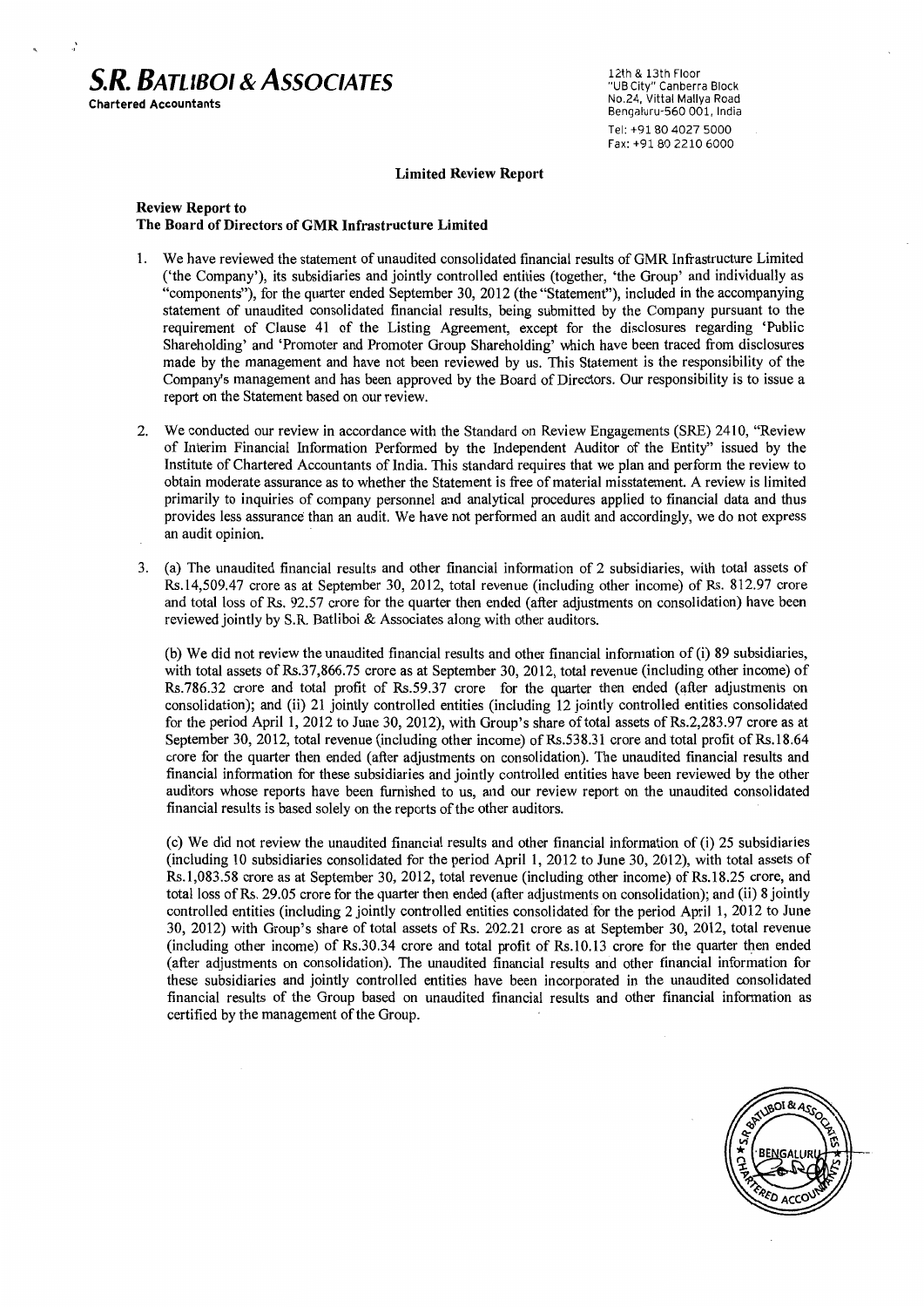# **S.R. BATLIBOL & ASSOCIATES**

**Chartered Accountants** 

- 4. As detailed in note 10 (b) to the accompanying statement of unaudited consolidated financial results for the quarter ended September 30, 2012, the management of a subsidiary Company has capitalised Rs. 88.77 crore towards indirect expenditure and borrowing costs incurred on a plant under construction where active construction work has been put on hold pending securing supply of requisite natural gas and has approached the Ministry of Corporate Affairs for clarification on the applicability of / relaxation from the provisions of  $AS -10$  and  $AS -16$  to the aforesaid capitalisation. In our opinion, the aforesaid capitalisation of expenses may not be in accordance with the relevant Accounting Standards, however, pending receipt of such requisite clarification we are unable to comment on the appropriateness of capitalisation of such expenses and its impact on the unaudited consolidated financial results for the quarter ended September 30, 2012.
- $5.$ Without qualifying our conclusion, we draw attention to Note 6 to the unaudited consolidated financial results for the quarter ended September 30, 2012 in connection with the carrying value of net assets of Rs 223.32 crore (after providing for losses till date of Rs. 92.31 crore) as regards investment in GMR Ambala Chandigarh Expressways Private Limited (GACEPL). Though GACEPL has been incurring losses since the commencement of commercial operations, based on management's internal assessment and legal opinion obtained by the management of GACEPL, the management of the Group is of the view that the carrying value of the net assets (after providing for losses till date) as regards investment in GACEPL is appropriate. Accordingly, no adjustments have been made in the accompanying unaudited consolidated financial results.
- Without qualifying our conclusion, we draw attention to Note 13 to the unaudited consolidated financial 6. results for the quarter ended September 30, 2012 in connection with the approval pending from the Board of Approval of the Ministry of Commerce & Industry for the extension of the validity period for development of a port based multi-product SEZ by Kakinada SEZ Private Limited, a subsidiary of the Company. The management of the Group is confident of obtaining the necessary approval in the foreseeable future.
- Without qualifying our conclusion, we draw attention to Note 7 to the unaudited consolidated financial 7. results for the quarter ended September 30, 2012. Delhi International Airport Private Limited ('DIAL') is in the process of reconciling the balances with vendors in relation to the cost of Terminal 3 of Indira Gandhi International Airport, capitalised during the year ended March 31, 2011. Pending such reconciliation, DIAL has done such capitalisation on the basis of its best estimate.
- Without qualifying our conclusion, we draw attention to Note 12 to the unaudited consolidated financial 8. results for the quarter ended September 30, 2012. In view of the uncertainty over collection, DIAL and GMR Hyderabad International Airport Limited ('GHIAL') have decided to recognize revenue from Air India effective October 1, 2011 only when such uncertainty over ultimate collection is removed. Further, the management of the Group has represented that they have taken steps to recover the amounts and are of the opinion that the receivables amounting to Rs. 129.59 crore as at September 30, 2012 from Air India are fully recoverable. Accordingly, no adjustments have been made in the accompanying unaudited consolidated financial results.
- Without qualifying our conclusion, we draw attention to Note 18 to the unaudited consolidated financial 9. results for the quarter ended September 30, 2012 regarding outstanding dues in GHIAL from Kingfisher Airlines Limited ('KAL') aggregating to Rs 16.64 crore. The Group's management has represented that they have taken steps to recover the amounts and are of the opinion that the receivables are fully recoverable. Accordingly, no adjustments have been made in the accompanying unaudited consolidated financial results.
- 10. Without qualifying our conclusion, we draw attention to Note 9 to the unaudited consolidated financial results for the quarter ended September 30, 2012 which indicate that the entire matter relating to claims / counter claim arising out of the Power Purchase Agreement and Land Lease Agreement, filed by GMR Power Corporation Limited and Tamil Nadu Electricity Board, is sub-judice before the Hon'ble Supreme Court of India and has not attained the finality. Pending the resolution of matter, no adjustments have been made in the accompanying unaudited consolidated financial results.